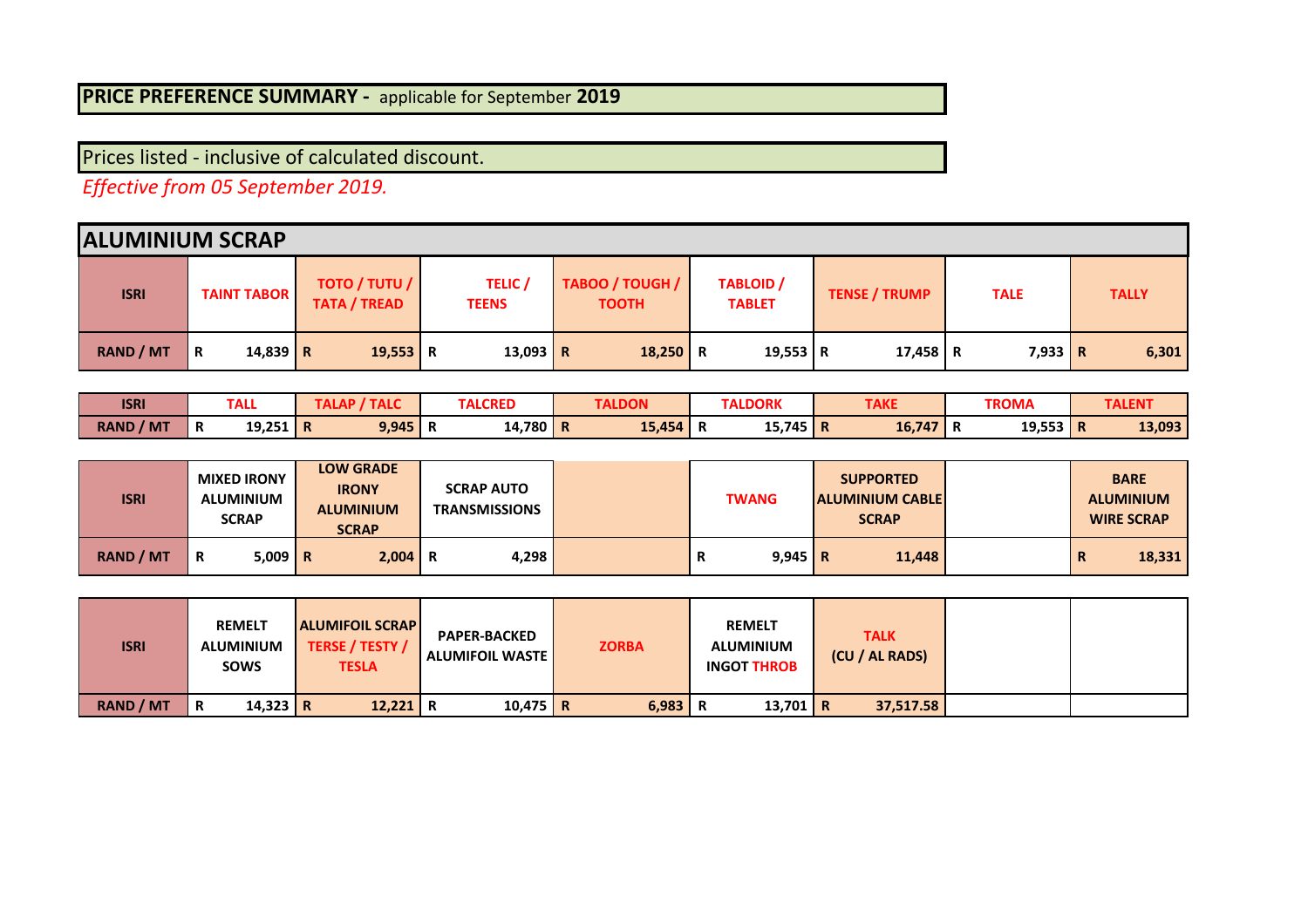**R 86,846** AVE LME PRICE

| <b>COPPER SCRAP</b> |                                     |                                   |                                  |                                    |                        |                                              |                                  |
|---------------------|-------------------------------------|-----------------------------------|----------------------------------|------------------------------------|------------------------|----------------------------------------------|----------------------------------|
| <b>ISRI</b>         | No 1 Heavy<br>Copper Scrap<br>Candv | No 2 Scrap Copper<br><b>Cliff</b> | <b>Beryllium Copper</b><br>Scrap | Light Copper Scrap<br><b>Dream</b> | <b>Copper Turnings</b> | No 1 Barebright<br><b>Copper Wire Barley</b> | No 1 Copper Wire<br><b>Berry</b> |
| <b>RAND / MT</b>    | 72,690 R<br>R                       | 65,656                            | $54,713$ R<br>n                  | $58,621$   R                       | 58,621                 | 75,035 R                                     | 72,690                           |

| <b>ISRI</b>      | No 2 Copper<br><b>Wire Birch</b> | No 1 Copper Wire<br><b>Nodules Clove</b> | No 2 Copper Wire<br><b>Nodules Cobra</b> | <b>Cocoa</b> |   | <b>SOUDRONIC</b><br>COPPER |  |  |
|------------------|----------------------------------|------------------------------------------|------------------------------------------|--------------|---|----------------------------|--|--|
| <b>RAND / MT</b> | $68,001$   R<br>$\mathsf{R}$     | 75,035 R                                 | $68,001$ R                               | 66,437       | Ð | 71,909                     |  |  |

|             | <b>SCRAP BRASS AND BRONZE</b> |               |                                                           |                                             |                                           |                                                      |                                                                |                              |  |  |  |  |
|-------------|-------------------------------|---------------|-----------------------------------------------------------|---------------------------------------------|-------------------------------------------|------------------------------------------------------|----------------------------------------------------------------|------------------------------|--|--|--|--|
| <b>ISRI</b> |                               | <b>DRINK</b>  | <b>REFINERY BRASS IRED BRASS SOLIDS 4</b><br><b>EBONY</b> | <b>RED BRASS</b><br><b>TURNINGS - ENERV</b> | <b>OLD YELLOW</b><br><b>BRASS - HONEY</b> | LABEL / LACE /<br>LAKE / LAMB /<br><b>LARK/PALES</b> | <b>YELLOW BRASS</b><br><b>TURNINGS - NOMAD</b><br><b>NOBLE</b> | 60/40 SOLIDS<br><b>NOBLE</b> |  |  |  |  |
| RAND / MT   |                               | 42,989 R<br>R | 62.529 R                                                  | 46,897 R                                    | 46,897 R                                  | 54,713 R                                             | 35,173 R                                                       | 47,679                       |  |  |  |  |

| <b>ISRI</b> | . AND F<br><b>METALS GRAPE</b> | <b>CLEAN AUTO</b><br><b>RADIATORS -</b><br><b>OCEAN</b> | <b>NICKEL SILVER</b><br><b>TURNINGS - NIECE</b> | <b>PARCH</b> | <b>NICKEL SILVER</b><br><b>SOLIDS MALIC</b> | <b>BRASS SHAVINGS</b><br><b>NIGHT</b> |  |
|-------------|--------------------------------|---------------------------------------------------------|-------------------------------------------------|--------------|---------------------------------------------|---------------------------------------|--|
| RAND / MT   | $50,805$ R<br>R                | $39,081$ R                                              | 42,207 R                                        | 50,805       | $64,093$ R                                  | 46,115                                |  |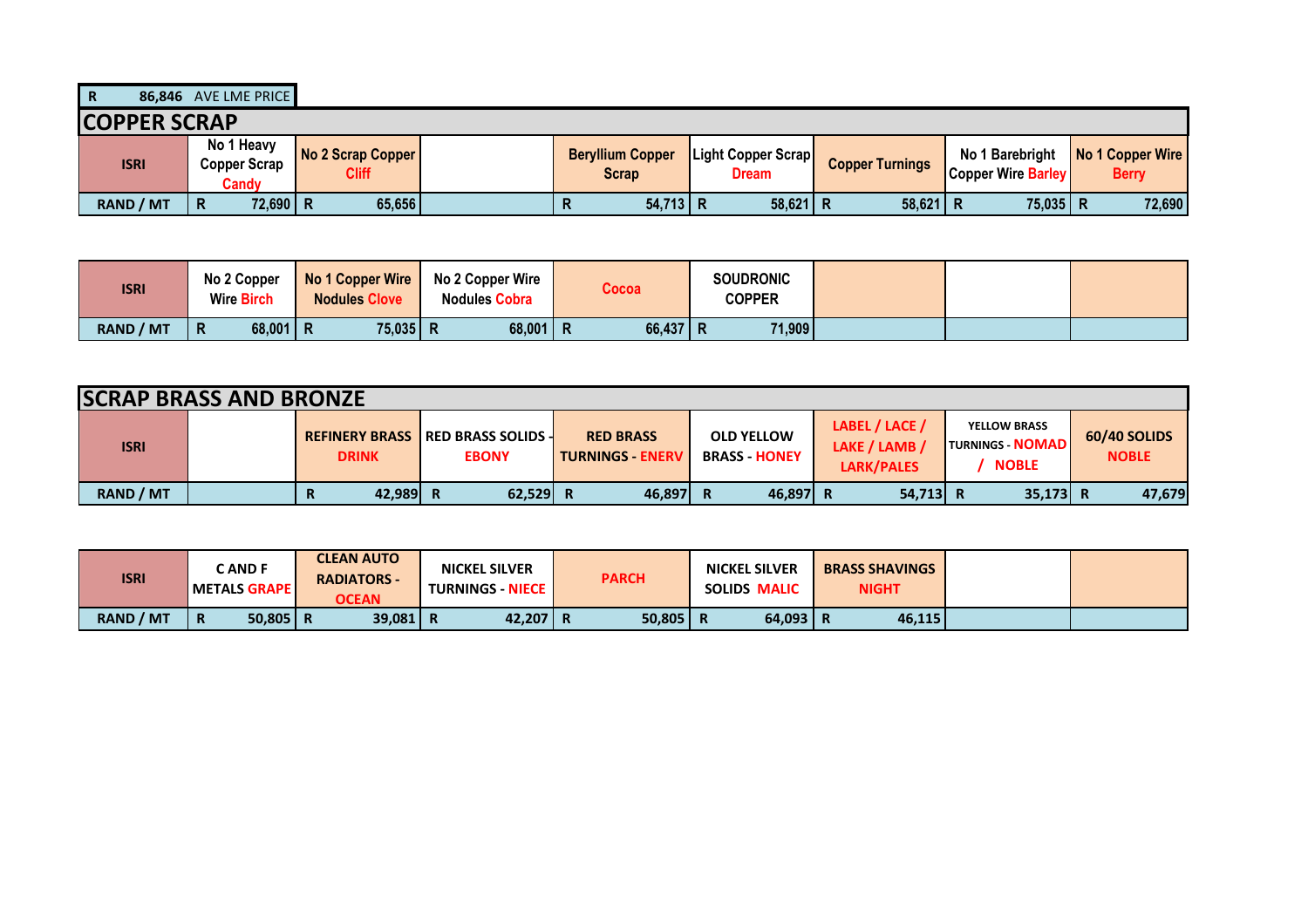| <b>IEXOTIC METALS</b> |                                |                         |             |                                       |                                  |                         |                      |  |  |  |  |  |
|-----------------------|--------------------------------|-------------------------|-------------|---------------------------------------|----------------------------------|-------------------------|----------------------|--|--|--|--|--|
| <b>ISRI</b>           | <b>CADMIUM</b><br><b>SCRAP</b> | <b>JANTIMONY SCRAPI</b> |             | <b>TANTALUM SCRAP MANGANESE SCRAP</b> | <b>GERMANIUM</b><br><b>SCRAP</b> | I VANADIUM SCRAP        | <b>GALLIUM SCRAP</b> |  |  |  |  |  |
| <b>RAND / KG</b>      | R                              | 35 <sup>1</sup>         | $319$ R<br> |                                       | 2,988<br>-11                     | 70<br>Ð<br>$\mathbf{r}$ | 1,470<br>R           |  |  |  |  |  |

| <b>ISRI</b>         | <b>INDIUM SCRAP</b> | NIOBIUM/<br><b>COLUMBIUM</b><br><b>SCRAP</b> | ZIRCONIUM/<br><b>HAFNIUM SCRAP</b> | <b>MOLYBDENUM</b><br><b>SCRAP</b> |  |  |
|---------------------|---------------------|----------------------------------------------|------------------------------------|-----------------------------------|--|--|
| <b>RAND</b><br>/ KG | 3,087<br>R          | 123<br>- P<br>I K                            | Ð<br>в.                            | 104<br>R                          |  |  |

|                  | <b>ZINC SCRAP</b> |                                                       |  |                                                          |                                                  |  |                                                                 |                           |  |  |  |  |
|------------------|-------------------|-------------------------------------------------------|--|----------------------------------------------------------|--------------------------------------------------|--|-----------------------------------------------------------------|---------------------------|--|--|--|--|
| <b>ISRI</b>      |                   | <b>OLD MIXED</b><br><b>ZINC SCRAP</b><br><b>SCORE</b> |  | <b>OLD ZINC DIE</b><br><b>CAST SCRAP</b><br><b>SAVES</b> | <b>INEW ZINC DIE CASTI</b><br><b>SCRAP SCABS</b> |  | <b>NEW PLATED ZINC</b><br><b>DIE CAST SCRAP</b><br><b>SCOPE</b> | <b>IZINC DROSS SHELFI</b> |  |  |  |  |
| <b>RAND / MT</b> | R                 | 17,993 R                                              |  | 19,328 R                                                 | $22,129$ R                                       |  | $20,776$ R                                                      | 12,417                    |  |  |  |  |

| <b>LEAD SCRAP</b> |                                         |                                                            |                                                                |                                            |                                   |  |  |
|-------------------|-----------------------------------------|------------------------------------------------------------|----------------------------------------------------------------|--------------------------------------------|-----------------------------------|--|--|
| <b>ISRI</b>       | <b>MIXED SCRAP</b><br><b>LEAD RADIO</b> | <b>SCRAP LEAD</b><br><b>BATTERY PLATES</b><br><b>RAILS</b> | <b>DRAIN LEAD ACID</b><br><b>BATTERY SCRAP</b><br><b>RAINS</b> | <b>LEAD COVERED</b><br><b>CABLES RELAY</b> | <b>SCRAP LEAD</b><br><b>RAKES</b> |  |  |
| <b>RAND / MT</b>  | 18,527   R<br>R                         | 14,839 R                                                   | $9,815$ R                                                      | 32,332                                     | 19,742<br>Ð                       |  |  |

| <b>IMAGNESIUM SCRAP</b> |   |                                                 |                                 |                    |                                       |  |  |
|-------------------------|---|-------------------------------------------------|---------------------------------|--------------------|---------------------------------------|--|--|
| <b>ISRI</b>             |   | <b>OLD</b><br><b>MAGNESIUM</b><br><b>WALNUT</b> | <b>TURNINGS</b><br><b>WORLD</b> | <b>CLIPS WAFER</b> | <b>ENGRAVER PLATES</b><br><b>WINE</b> |  |  |
| <b>RAND / MT</b>        | R | 16,829 R                                        | $4,808$   R                     | $21,638$ R         | 19,234                                |  |  |

| <b>TIN SCRAP</b> |                    |                     |                        |              |  |  |
|------------------|--------------------|---------------------|------------------------|--------------|--|--|
|                  | <b>BLOCK TIN</b>   | <b>PEWTER SCRAP</b> | <b>HIGH TIN BABITT</b> |              |  |  |
| <b>ISRI</b>      | <b>SCRAP RANCH</b> | <b>RANKS</b>        | <b>SCRAP RAVES</b>     | <b>DROSS</b> |  |  |
| <b>RAND / MT</b> | R<br>181,091   R   | 140,797 R           | 130,758 R              | 40,225.35    |  |  |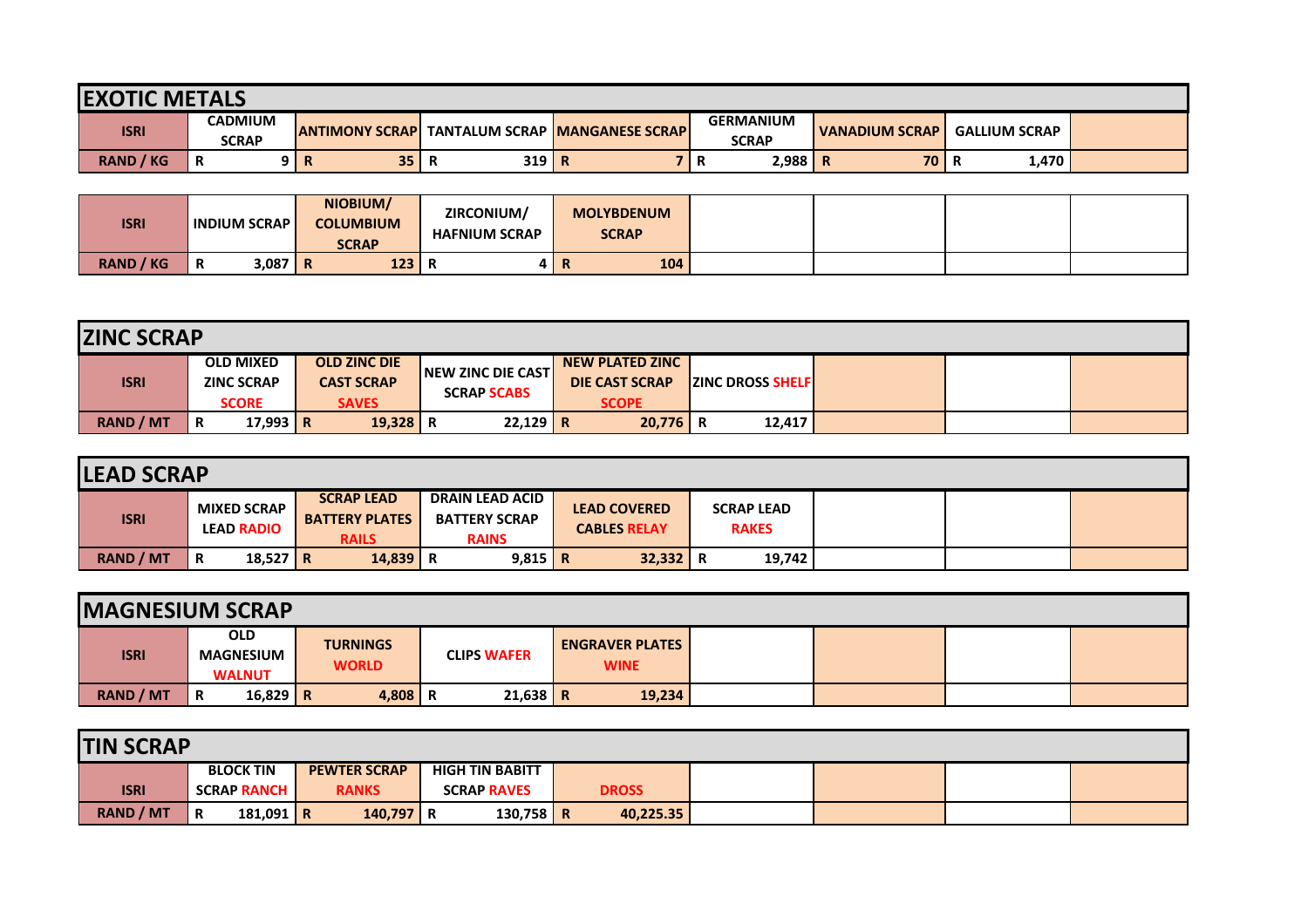| <b>TUNGSTEN SCRAP</b> |                                                                                             |                                                                                    |                                                                         |                       |  |  |
|-----------------------|---------------------------------------------------------------------------------------------|------------------------------------------------------------------------------------|-------------------------------------------------------------------------|-----------------------|--|--|
| <b>ISRI</b>           | <b>MIXED SCRAP</b><br><b>TUNGSTEN</b><br><b>CARBIDE</b><br><b>CUTTING</b><br><b>INSERTS</b> | <b>SCRAP COATED</b><br><b>TUNGSTEN</b><br><b>CARBIDE CUTTING</b><br><b>INSERTS</b> | <b>CLEAN TUNGSTEN</b><br><b>CARBIDE CUTTING</b><br><b>INSERTS SCRAP</b> | <b>TUNGTEN SLUDGE</b> |  |  |
| <b>RAND / KG</b>      | $302$ R<br>R                                                                                | 320                                                                                | 323                                                                     | 166<br>I R            |  |  |

| <b>STEEL SCRAP</b> |   |           |                         |           |                 |           |           |                  |           |       |
|--------------------|---|-----------|-------------------------|-----------|-----------------|-----------|-----------|------------------|-----------|-------|
| <b>ISRI</b>        |   | 200       | 201/239/240<br>/244/248 | 202       | 203/225/226/227 | 204       | 205       | 206/224/233 /251 |           | 207   |
| <b>RAND / MT</b>   | R | $2,773$ R | $2,773$ R               | $2,607$ R | $2,219$ R       | $2,219$ R | $2,357$ R |                  | $2,191$ R | 2,912 |

| <b>ISRI</b>      | 208/216/217                   | 209/218/250 | 210/212   | 211       | 213 / 214 | 215/219/220/<br>221/222/223/<br>245/246/247/<br>267/268/269/<br>270/271 | 235       | 231/232/236/<br>241/35 |
|------------------|-------------------------------|-------------|-----------|-----------|-----------|-------------------------------------------------------------------------|-----------|------------------------|
| <b>RAND / MT</b> | $2,912 \mid R$<br>$\mathbf R$ | $2,219$ R   | $2,829$ R | $2,912$ R | $2,219$ R | 1,664                                                                   | $2,912$ R | 2,884                  |

| <b>ISRI</b>      | 237            | 238 |       | 229/230/234/242/<br>243A / 243B /<br>including Railroad<br><b>Ferrous Scrap</b> | 243 |           | 249       | 272/273/274/<br>275/276/277 | 278/279/278 | 280/281/282 |
|------------------|----------------|-----|-------|---------------------------------------------------------------------------------|-----|-----------|-----------|-----------------------------|-------------|-------------|
| <b>RAND / MT</b> | $2,912$ R<br>R |     | 2,995 | $2,940$   R                                                                     |     | $2,967$ R | $2,967$ R | $1,664$ R                   | $2,357$ R   | 1,387       |

|             | 12/257/252/25 |           |            |         |  |  |  |
|-------------|---------------|-----------|------------|---------|--|--|--|
|             | 3/255/256/258 |           |            |         |  |  |  |
| <b>ISRI</b> | /259/260/261/ |           | <b>28C</b> | 254/266 |  |  |  |
|             | 262/263/264/2 |           |            |         |  |  |  |
|             | 65            |           |            |         |  |  |  |
| RAND / MT   | R             | $2,551$ R | $2,912$ R  | 2,246   |  |  |  |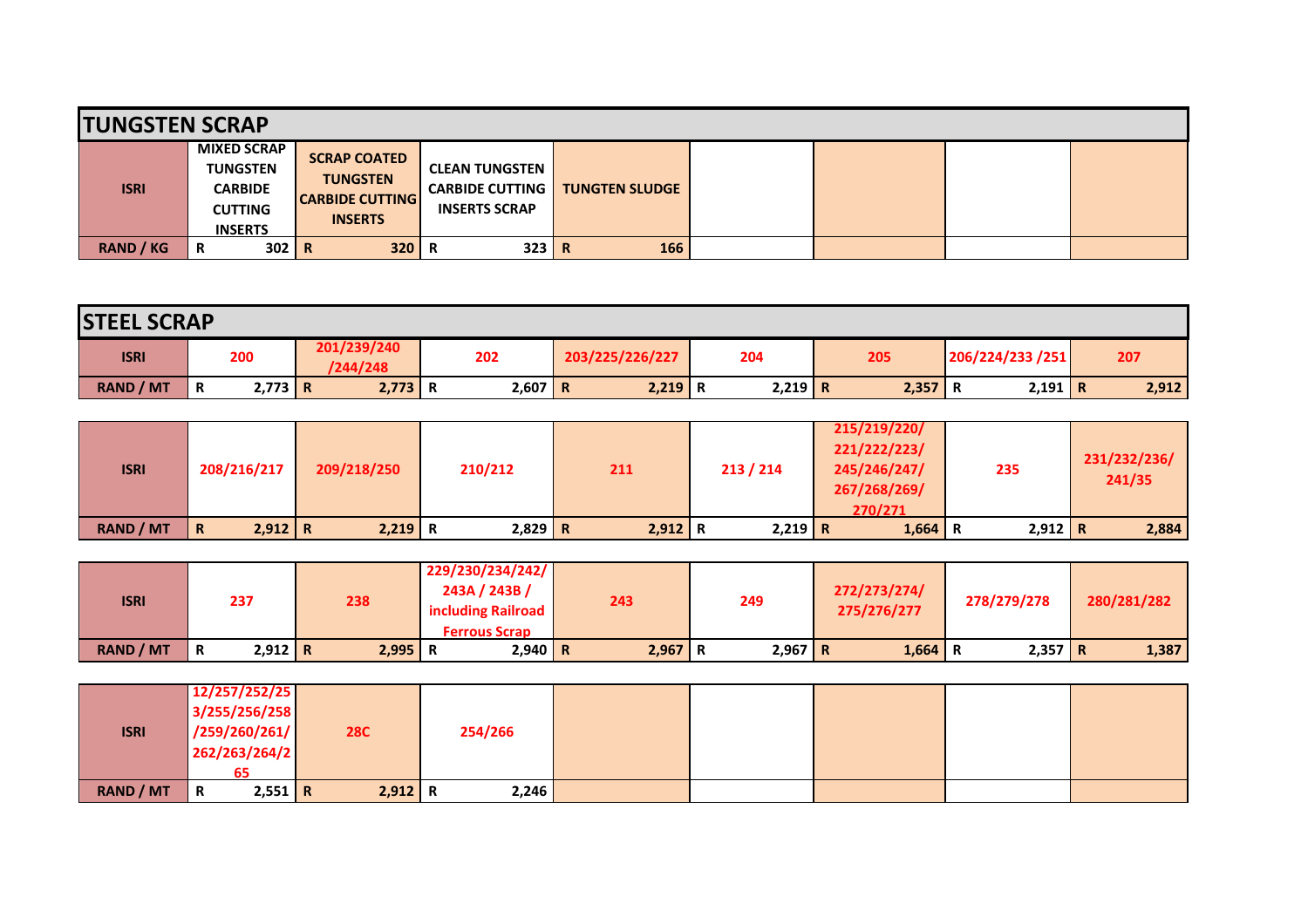| <b>STAINLESS STEEL SCRAP</b> |   |                  |  |            |  |            |  |                 |  |                           |  |  |  |
|------------------------------|---|------------------|--|------------|--|------------|--|-----------------|--|---------------------------|--|--|--|
|                              |   | <b>304 SABOT</b> |  | 310        |  | 316        |  | <b>MAGNETIC</b> |  | <b>PEKOE / 200 Series</b> |  |  |  |
| <b>RAND / MT</b>             | R | 17,268 R         |  | $34,470$ R |  | $25,250$ R |  | $4,311$ R       |  | 8,089                     |  |  |  |